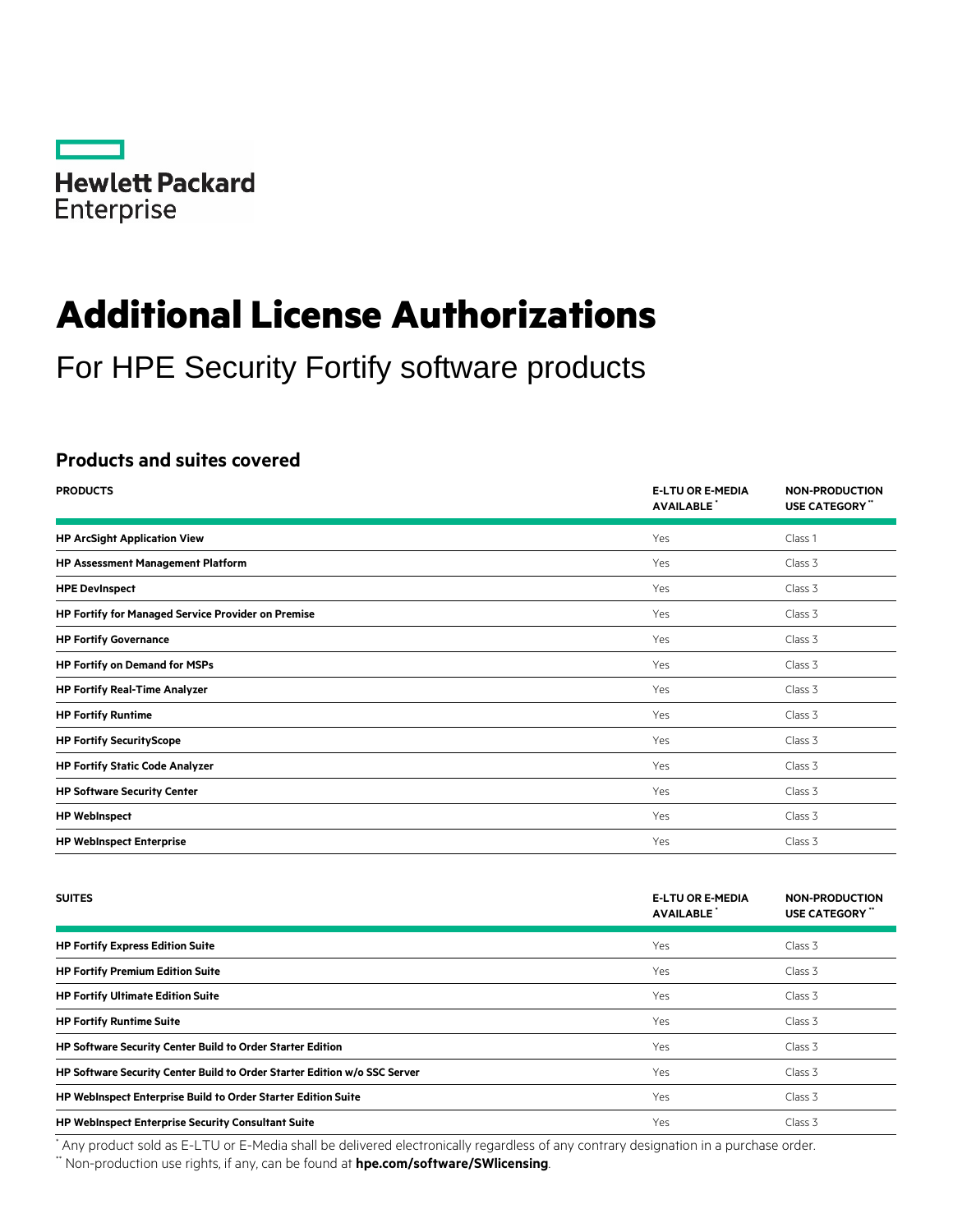# **Definitions**

Capitalized terms not otherwise defined in this ALA document are defined in the governing agreement.

| <b>TERM</b>                                   | <b>DEFINITION</b>                                                                                                                                                                                                                                                                                                                                                                                                                                                                                                                        |
|-----------------------------------------------|------------------------------------------------------------------------------------------------------------------------------------------------------------------------------------------------------------------------------------------------------------------------------------------------------------------------------------------------------------------------------------------------------------------------------------------------------------------------------------------------------------------------------------------|
| <b>AMP Concurrent User</b>                    | means the software is licensed by the amount of active AMP Users that interact (directly or indirectly) with software at any one point in time on<br>one (1) OS Instance.                                                                                                                                                                                                                                                                                                                                                                |
| AMP User                                      | means a single individual who makes use of the software and /or the functionality provided by the software either directly or indirectly through<br>user interfaces, clients, 3rd party software, or Application Programming Interfaces.                                                                                                                                                                                                                                                                                                 |
| <b>Application (HP Fortify</b><br>Editions)   | means a deployable unit of software code consisting of a collection of source code, byte code or object code, or a running production Instance of<br>that deployed unit of software code, that delivers some or all of the functionality of a business application. If a component, subsystem, or<br>interfaced system can be removed from the deployable unit of software code and run separately to provide independent functionality, that<br>component, subsystem or interface is considered a separate and independent Application. |
| <b>Application (HP</b><br><b>WebInspect)</b>  | see Target.                                                                                                                                                                                                                                                                                                                                                                                                                                                                                                                              |
| "Application Instance" or<br>"AppInstance"    | means the installation and usage of an Instance of an Application on a server or group of Servers.                                                                                                                                                                                                                                                                                                                                                                                                                                       |
| Application Programmatic<br>Interface ("API") | means a set of access methods, through which the functionality provided by the application is made available to other applications.                                                                                                                                                                                                                                                                                                                                                                                                      |
| Authorized Machine                            | means a named OS Instance licensed to run the software                                                                                                                                                                                                                                                                                                                                                                                                                                                                                   |
| Base                                          | means an offering of HP Fortify Governance with a minimum of 10 Projects.                                                                                                                                                                                                                                                                                                                                                                                                                                                                |
| <b>Build to Order Plan or B2O</b>             | means a pricing plan under which Power Users and/or Regular Users use the software on Authorized Machines for Projects.                                                                                                                                                                                                                                                                                                                                                                                                                  |
| <b>CBT Seat</b>                               | means a license for an individual to use a specific computer based training course.                                                                                                                                                                                                                                                                                                                                                                                                                                                      |
| Clients                                       | means any ap-plications or systems which provide functionality separate from that of the software while providing for the facility to connect to<br>and interact with the software.                                                                                                                                                                                                                                                                                                                                                      |
| <b>Cold Standby System</b>                    | means a standby non-production system which is NOT up and running. If the production system breaks down, or needs to be taken out of service,<br>you are required to switch on and start the Cold Standby System in order to take over for the production system.                                                                                                                                                                                                                                                                        |
| <b>Concurrent Running</b><br>Instance or CRI  | means a physical or Virtual Machine that is running HP Fortify SecurityScope.                                                                                                                                                                                                                                                                                                                                                                                                                                                            |
| <b>Concurrent Users or CC</b><br>Users        | means the software is licensed by the amount of users that simultaneously use the software at any one point in time. The software can be<br>installed on any number of computers, provided that the actual usage of the software does not exceed the number of licenses purchased.                                                                                                                                                                                                                                                       |
| Connection                                    | means an application actively communicating through an established and authenticated communication session with the AMP Server.                                                                                                                                                                                                                                                                                                                                                                                                          |
| Curriculum                                    | means a combination of courses that may or may not be offered individually.                                                                                                                                                                                                                                                                                                                                                                                                                                                              |
| Developer                                     | means an individual responsible for the design and development of the source code assessed by HPE DevInspect.                                                                                                                                                                                                                                                                                                                                                                                                                            |
| <b>Development and Test</b><br>Systems        | means a non-production system to be used for a) developing your add-on applications in order to access the licensed software b) migration<br>testing c) pre-production staging or d) version upgrades/configurations and transition purposes.                                                                                                                                                                                                                                                                                            |
| Device or Dev                                 | means an addressable entity, physical or virtual, including but not limited to router, switch, bridge, hub, server, PC, laptops, handheld device or<br>printer that resides within the range defined for interrogation and asset tracking.                                                                                                                                                                                                                                                                                               |
| Documentation                                 | means any explanatory written or on-line material including, but not limited to, user guides, reference manuals and HTML files.                                                                                                                                                                                                                                                                                                                                                                                                          |
| Dynamic Engine                                | means a single installed OS Instance of a dynamic Application testing software used by HP WebInspect or HP WebInspect Enterprise Sensor for<br>Scanning Applications for security vulnerabilities.                                                                                                                                                                                                                                                                                                                                       |
| E-LTU and E-Media                             | means products which are electronically delivered only, and as such any reference to FOB Destination or delivery methods that are stated on your<br>purchase order other than electronic shall be null and void with respect to these E-LTU or E-Media products.                                                                                                                                                                                                                                                                         |
| Enterprise or Ent                             | means a license which allows Unlimited CBT Seats within the legal entity.                                                                                                                                                                                                                                                                                                                                                                                                                                                                |
| <b>Fail or Failover</b>                       | means a backup operation that automatically switches the functions of a primary system to a standby server if the primary system fails or is<br>temporarily taken out of service.                                                                                                                                                                                                                                                                                                                                                        |
| Flexible Deployment Plan<br>or Flex           | means the licensing arrangement under which Customer knows how many developers contributed code to the applications, and the software may<br>be used to analyze/scan code written only by the Named Contributing Developers.                                                                                                                                                                                                                                                                                                             |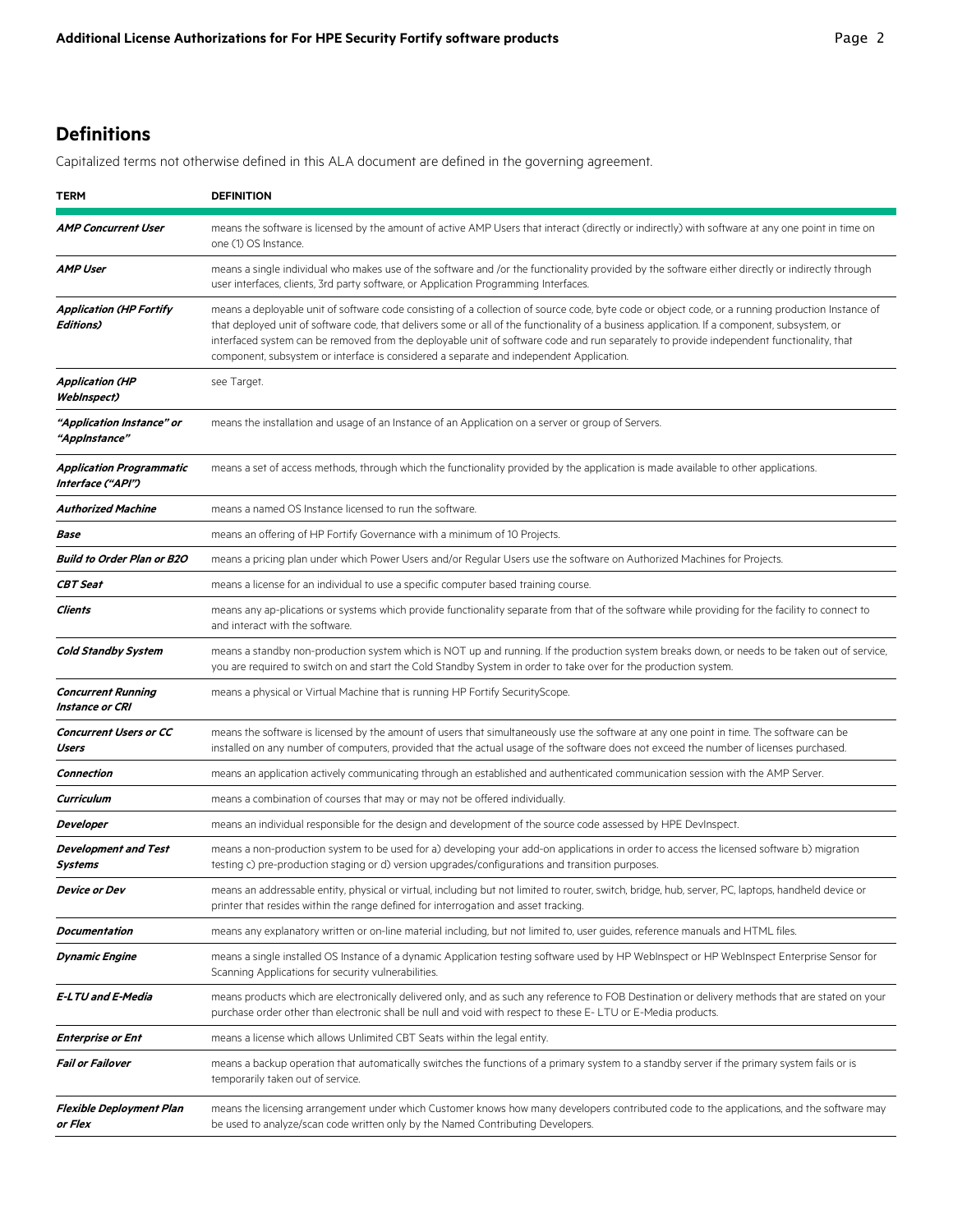| TERM                                                 | <b>DEFINITION</b>                                                                                                                                                                                                                                                                                                                                                                                                                                                                                                                                                                                                                                                                                                                                         |
|------------------------------------------------------|-----------------------------------------------------------------------------------------------------------------------------------------------------------------------------------------------------------------------------------------------------------------------------------------------------------------------------------------------------------------------------------------------------------------------------------------------------------------------------------------------------------------------------------------------------------------------------------------------------------------------------------------------------------------------------------------------------------------------------------------------------------|
| Foundation                                           | means a single Instance of the core or primary components of a software application which enable its basic functionality, and without which the<br>additional modules available for the application are unable to operate. Foundation software may be installed on one or multiple servers,<br>depending on the specific architecture required to enable the functioning of the single Instance.                                                                                                                                                                                                                                                                                                                                                          |
| <b>Hot Standby System</b>                            | means a non-production system which is up and running, ready to take over from the production system if the production system breaks down or<br>needs to be taken out of service.                                                                                                                                                                                                                                                                                                                                                                                                                                                                                                                                                                         |
| Implementation                                       | means an installation of the software on a single Server or installed on a cluster of Servers which work together as a single installation of the<br>software.                                                                                                                                                                                                                                                                                                                                                                                                                                                                                                                                                                                            |
| Instance                                             | means each implementation of the application                                                                                                                                                                                                                                                                                                                                                                                                                                                                                                                                                                                                                                                                                                              |
| Internal Use                                         | means access and Use of the software for purposes of supporting your internal operations or functions.                                                                                                                                                                                                                                                                                                                                                                                                                                                                                                                                                                                                                                                    |
| <b>Lines of Code or LOC</b>                          | means the total number of lines of your software source code that are authorized to be scanned by an Unlimited number of software developers<br>on an Unlimited number of Authorized Machines using the software.                                                                                                                                                                                                                                                                                                                                                                                                                                                                                                                                         |
| Lines of Code Plan or LOC                            | means the licensing arrangement that specifies the authorized Lines of Code.                                                                                                                                                                                                                                                                                                                                                                                                                                                                                                                                                                                                                                                                              |
| <b>LTU</b>                                           | means License To Use.                                                                                                                                                                                                                                                                                                                                                                                                                                                                                                                                                                                                                                                                                                                                     |
| <b>Managed Service or MS</b>                         | means services provided by you using the eligible HP Products for managing or augmenting the information technology functions of other<br>companies for a fee, such as but not limited to, outsourcing, hosting, Infrastructure- as-a-Service ("laaS"), Platform-as-a-Service ("PaasS"),<br>Software -as-a-Service ("SaaS"), or Business Process-as-a-Service ("BPaaS"), remote network management, security monitoring, log management,<br>patch management, remote data back-up, and application services such as load testing, quality testing, regression testing, or performance testing.                                                                                                                                                            |
| <b>Managed Service Provider</b><br>or MSP            | means you when acting as a third party service provider contracted by an end user (that is not your Affiliate) to provide Managed Services to<br>that end user.                                                                                                                                                                                                                                                                                                                                                                                                                                                                                                                                                                                           |
| <b>Named Contributing</b><br><b>Developer or NCD</b> | means a named software developer authorized to contribute code to the projects to be scanned by the licenses product.                                                                                                                                                                                                                                                                                                                                                                                                                                                                                                                                                                                                                                     |
| Named User or Nmd User                               | means a specific individual authorized by you to access the software regardless of whether they are actively using the software.                                                                                                                                                                                                                                                                                                                                                                                                                                                                                                                                                                                                                          |
| <b>Non-Production or NP</b>                          | means internal use which is limited to Use on Development and Test Systems and Hot and/or Cold Standby Systems. This NP license requires the<br>previous purchase of the equivalent or greater production licenses. Support for NP licenses is restricted to the period of and current status of the<br>equivalent production license.                                                                                                                                                                                                                                                                                                                                                                                                                    |
| <b>Operating System Instance</b><br>or OS Instance   | means each implementation of the bootable program that can be installed onto a physical system or a partition, such as system Virtual Machines,<br>virtual environments, virtual private servers, containers, guests and zones, within the physical system. A physical system can contain multiple<br>Operating System Instances. A container means a system partition based on software rather than hardware. Guests means a VM system running<br>on a host system where the host runs its own complete OS Instance (as opposed to a hypervisor), like VMware Workstation. Zone means<br>Oracle/Sun Solaris specific nomenclature for a software partition which can run a virtual OS instance including but not limited to Sparse, native,<br>and ipkg. |
| <b>Professional Services</b><br>Engagement(s)        | means a contract between Security Consultant and a third party for the Security Consultant to perform a Web Application Vulnerability<br>Assessment of a defined web site or a Static Code Analysis on behalf of the third party.                                                                                                                                                                                                                                                                                                                                                                                                                                                                                                                         |
| Project or Prj                                       | means a unique code base analyzed by HP Fortify Suites (Premium or Ultimate), HP Fortify Static Code Analyzer or managed by HP Fortify<br>Governance.                                                                                                                                                                                                                                                                                                                                                                                                                                                                                                                                                                                                     |
| <b>Power User</b>                                    | means authorized access to use HP Fortify Software Security Center, HP Fortify Static Code Analyzer, IDE plug-in and Audit Workbench to run<br>Scans on and view results for all Projects.                                                                                                                                                                                                                                                                                                                                                                                                                                                                                                                                                                |
| <b>Regular User</b>                                  | means a Named User authorized to use HP Fortify Software Security Center to view results for only Projects that they have worked on. A HP<br>Fortify Static Code Analyzer Regular User license is authorized to use IDE plug ins to run Scans and view results for only Projects that you have<br>worked on.                                                                                                                                                                                                                                                                                                                                                                                                                                              |
|                                                      | A Software Security Center Regular User license (when purchased separately) includes a HP Fortify Static Code Analyzer Regular User License<br>and therefore is authorized to use IDE plug ins to run Scans and view results for only Projects that you have worked on.                                                                                                                                                                                                                                                                                                                                                                                                                                                                                   |
|                                                      | A Software Security Center Build To Order WebInspect Enterprise Edition license includes a version of Software Security Center Regular User that<br>is not authorized to use IDE plug ins to run Scans and view results for only Projects that you have worked on.                                                                                                                                                                                                                                                                                                                                                                                                                                                                                        |
| SaaS                                                 | means Software as a Service which is a service that allows access to the software, support and related professional services, as described in an<br>order document, datasheet or a Statement of Work (SOW).                                                                                                                                                                                                                                                                                                                                                                                                                                                                                                                                               |
| Scan                                                 | means the act of, through automated or manual means, examining computer software for security vulnerabilities.                                                                                                                                                                                                                                                                                                                                                                                                                                                                                                                                                                                                                                            |
| <b>Scanning Machine</b>                              | means the number of named physical machines that are running the software.                                                                                                                                                                                                                                                                                                                                                                                                                                                                                                                                                                                                                                                                                |
| Scanning User                                        | means a physical or Virtual Machine or a person authorized to run, configure or submit Scans for licensed Applications                                                                                                                                                                                                                                                                                                                                                                                                                                                                                                                                                                                                                                    |
| <b>Security Consultants</b>                          | means you who enters into Professional Services Engagement contracts with 3rd parties as part of their defined business offerings and as a<br>material part of their day to day business.                                                                                                                                                                                                                                                                                                                                                                                                                                                                                                                                                                 |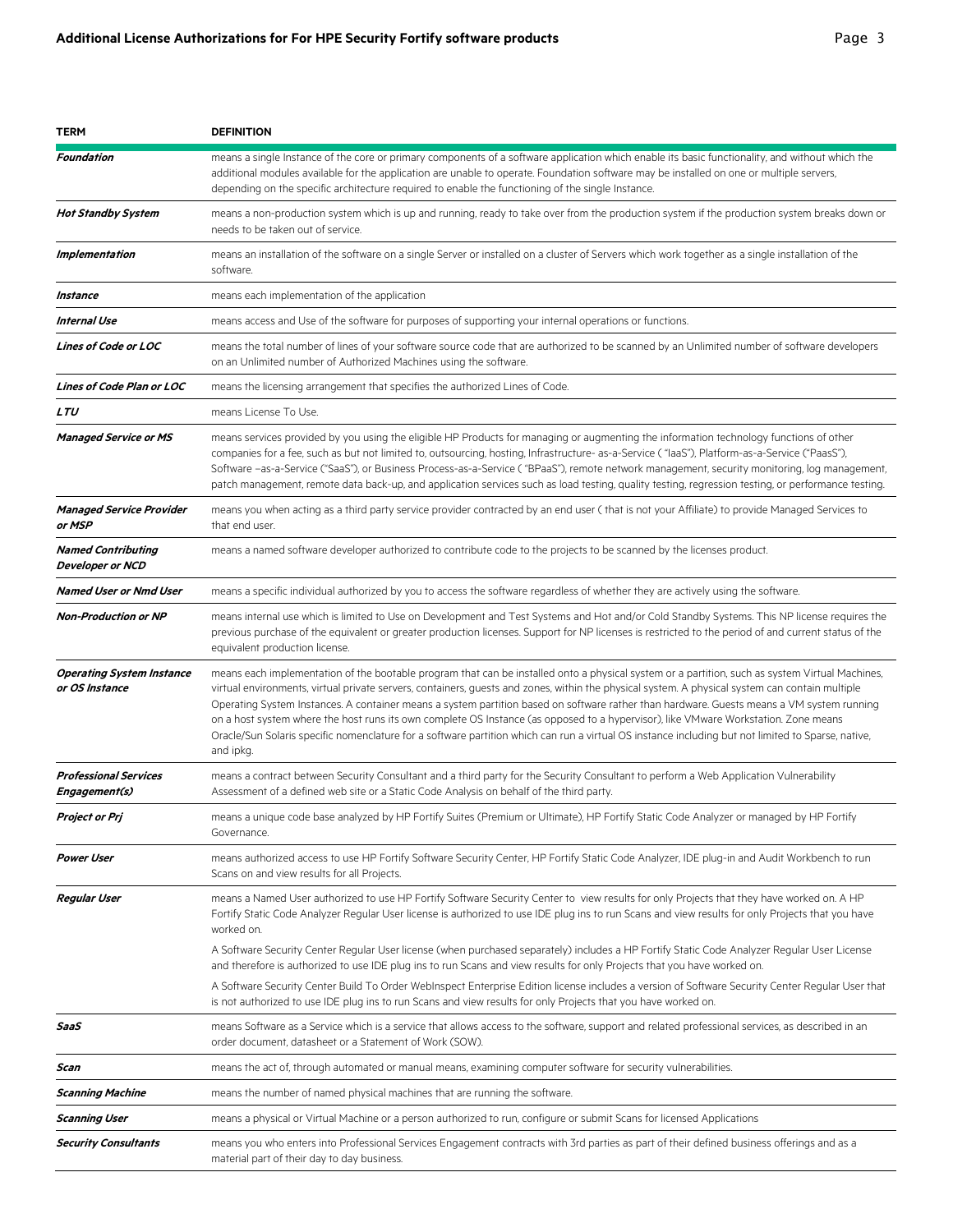| <b>TERM</b>                                                                                                                | <b>DEFINITION</b>                                                                                                                                                                                                                                                                                                                                                                                                                                                                                        |
|----------------------------------------------------------------------------------------------------------------------------|----------------------------------------------------------------------------------------------------------------------------------------------------------------------------------------------------------------------------------------------------------------------------------------------------------------------------------------------------------------------------------------------------------------------------------------------------------------------------------------------------------|
| Sensor                                                                                                                     | means Instances of the of the HP scanning technology that acts on behalf of and are controlled by the AMP Base Server in order to provide<br>application, system and networks scanning capabilities.                                                                                                                                                                                                                                                                                                     |
| Server or SVR                                                                                                              | means any designated computer system in which an Instance or Instances of the software is installed.                                                                                                                                                                                                                                                                                                                                                                                                     |
| Single Scan Overage or<br>SngScanOver                                                                                      | means an incremental single Scan that can be purchased for FOD for MSPs.                                                                                                                                                                                                                                                                                                                                                                                                                                 |
| <b>Static Code Analysis</b>                                                                                                | means analyzing software source code, bytecode, or object code to find security vulnerabilities.                                                                                                                                                                                                                                                                                                                                                                                                         |
| <b>Static Engine</b>                                                                                                       | means a single installed OS Instance of a static Application testing software used by HP Fortify Static Code Analyzer for Scanning Applications for<br>security vulnerabilities. Static application testing software that is embedded in HP Fortify Audit Workbench and IDE Plug-ins are not considered<br>Static Scanning Engines.                                                                                                                                                                      |
| <b>Suite</b>                                                                                                               | means two or more software products combined into a single license offering or a single software product which includes two or more licenses.<br>The specific software products included in a Suite are specified in the Software Specific License Terms below. Software products included in a<br>Suite are governed by the individual authorizations and use restrictions associated with each software product except where specified in the<br>specific Suite software specific license terms below. |
| <b>Target</b>                                                                                                              | means a unique logical computer system being scanned as part of a Web Application Vulnerability Assessment. A unique Target has a single<br>authentication management system (log-in page). Web applications that expose services and end-points to support mobile applications are<br>considered two distinct Targets (Web and Mobile). A unique Target application is a fully qualified domain name (FQDN) unless it is the same<br>Target used for a staging or lab environment.                      |
| <b>Term License to Use or</b><br><b>Term LTU</b>                                                                           | means a software license to use (LTU) which indicates in its license description that the license is valid for a specific period of time such as One<br>Month (IM), One Year (1Y) etc. Term LTU's are not perpetual licenses.                                                                                                                                                                                                                                                                            |
| <b>Unlimited or Unl</b>                                                                                                    | means without restriction in terms of number of systems, devices or media, depending on the context.                                                                                                                                                                                                                                                                                                                                                                                                     |
| User                                                                                                                       | means a user whose use is restricted to the type of software that is being licensed.                                                                                                                                                                                                                                                                                                                                                                                                                     |
| Virtual Machine(s) or VM(s)                                                                                                | means a computer that does not physically exist but is simulated by another computer.                                                                                                                                                                                                                                                                                                                                                                                                                    |
| <b>Web Application</b><br><b>Vulnerability Assessment</b><br>or Web Application<br><b>Vulnerability Assessment</b><br>Scan | means the act of, through automated or manual means, examining web based or web delivered computer software for security vulnerabilities.                                                                                                                                                                                                                                                                                                                                                                |

## **Software specific license terms**

Software products with software specific license terms are described below. Software products covered by this ALA document (as listed above) and not covered in this section do not have software specific license terms.

### **HP ArcSight Application View**

HP ArcSight Application View is licensed by Application Instance for a single HP ArcSight Enterprise Security Manager or an HP ArcSight Express Implementation.

#### **HP Assessment Management Platform**

HP AMP Base Server: The AMP Base Server consists of a single Implementation of the AMP software's Foundation components. Included in the AMP Base Server are the Management Console application, the Web base User Interface and the Application Programming Interface which are licensed by Concurrent Users. AMP Users connected to the Base Server are considered Concurrent Users of AMP. Concurrent Users requires AMP Base Server. The AMP Base Server includes five (5) Concurrent User Licenses.

HP AMP Concurrent User(s): The Clients that allow multiple end users to access the functionality of the software through a single connection will require an AMP Concurrent User license for each of the end users of the Client who concurrently accesses the software functionality. AMP Concurrent Users require the AMP Base Server. AMP Concurrent User licenses may be purchased individually and added to new or to existing AMP Base Servers.

HP AMP Sensor(s): The actual number of active Sensors connected to the AMP Base Server must not exceed the number of AMP Sensor licenses purchased. AMP Sensors require the AMP Base Server.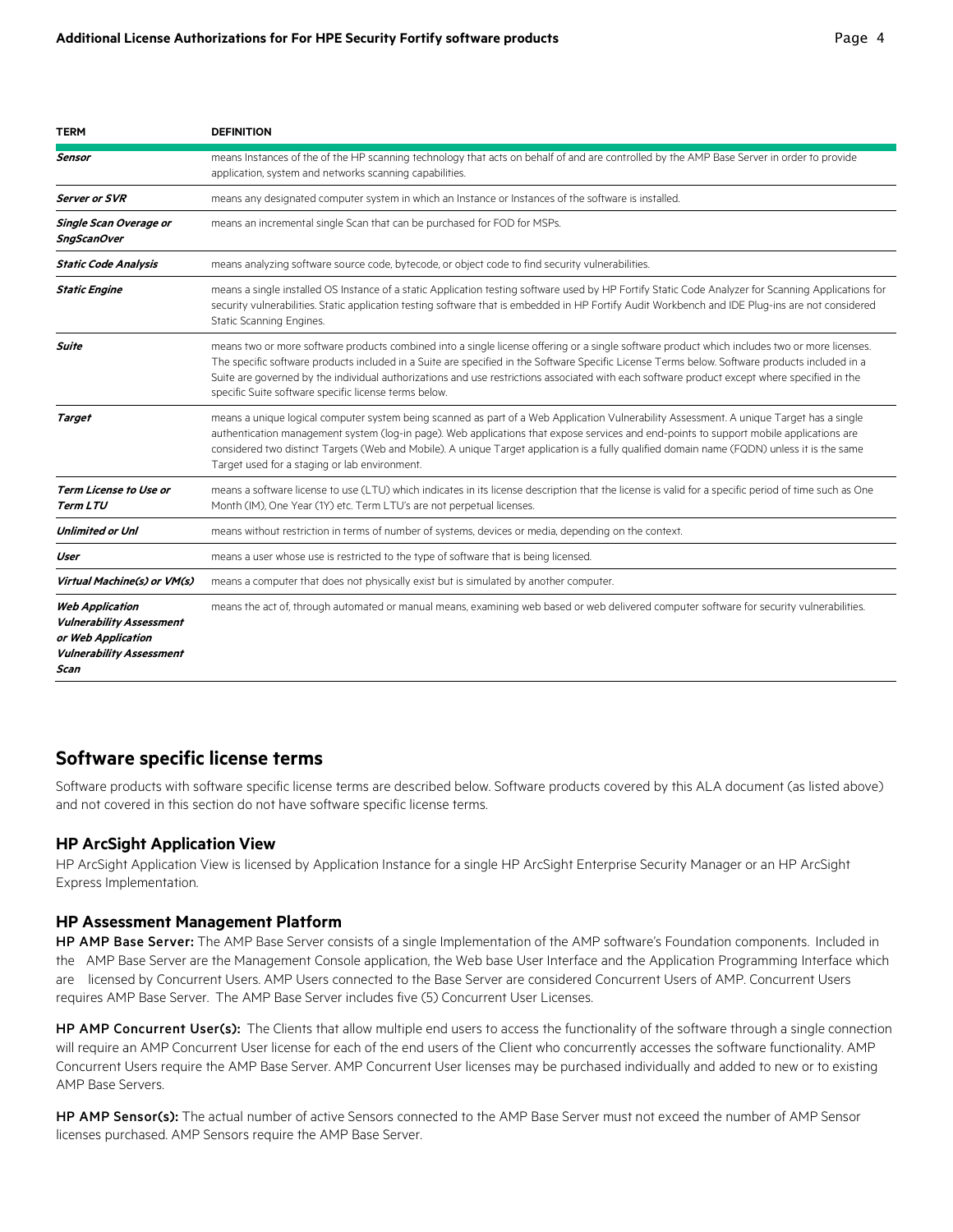#### **HPE DevInspect**

HPE DevInspect assesses source code from within the developer's environment and is licensed per Developer. One license is required for every Developer authorized to use HPE DevInspect.

#### **HP Fortify for Managed Service Provider on Premise**

HP Fortify for Managed Service Provider on Premise is licensed by Managed Service Provider for the eligible products and the number of Applications to be assessed. The license is limited to use by a Managed Service Provider who has signed an HPE Managed Service Provider Agreement and only for the purpose of providing Managed Services. HP Fortify for Managed Service Provider on Premise cannot be used for internal use.

#### **HP Fortify Governance**

HP Fortify Governance Base: Includes a license for ten (10) Projects. The HP Fortify Governance User license is required for each User authorized to customize process templates for use with HP Fortify Software Security Center.

#### **HP Fortify on Demand for MSPs**

HP Fortify on Demand for MSPs is licensed by Managed Service and by number of Scans and is limited to use by a Managed Service Provider who has signed an HP Managed Service Provider Agreement and only for the purpose of providing Managed Services. HP Fortify on Demand for MSPs cannot be used for internal use.

#### **HP Fortify Real-Time Analyzer**

HP Fortify Real-Time Analyzer (RTA) requires one RTA Server license for each physical Server running one or more protected applications in a production environment. One RTA User license is required for each User authorized to configure and administer RTA on the licensed RTA Servers.

#### **HP Fortify Runtime**

HP Fortify Runtime requires one HP Fortify Runtime Platform Server license and either one HP Fortify Runtime Application Protection Server or one HP Fortify Runtime Application Logging Server license for each physical Server. HP Fortify Runtime Platform Server, HP Fortify Runtime Application Protection Server and HP Fortify Application Logging Server are licensed per single Server. One HP Fortify Runtime User license is required for each User authorized to configure and administer HP Fortify Runtime on the licensed Servers.

#### **HP Fortify Security Scope**

HP Fortify SecurityScope provides root cause analysis into security vulnerabilities and is licensed per Concurrent Running Instance.

#### **HP Fortify Static Code Analyzer**

HP Fortify Static Code Analyzer (SCA) Scans a code base, produces results, and stores those results in a Fortify Project Report (FPR) file. A Project is a unique code base, upon which you choose to perform a Scan using HP Fortify SCA and generate an FPR file. Every unique code base that is Scanned is considered to be a Project. A separate license for each Project is required. Project licenses cannot be reused or reassigned. The definition of a Project is independent of how the operator chooses to initiate a HP Fortify SCA Scan: from Fortify SCA Audit Workbench, IDE Plug-In or part of a build process.

HP Fortify Static Code Analyzer Build to Order Starter Edition: Includes a license for one (1) Software Security Center, one (1) Scanning Machine, one (1) Power User, and thirty (30) Projects.

HP Fortify Static Code Analyzer Build to Order Starter Edition without Software Security Center: Includes a license for one (1) Scanning Machine, one (1) Power User, and thirty (30) Projects.

HP Fortify Static Code Analyzer Flexible Deployment Plan: Includes unlimited usage of HP Fortify Software Security Center, HP Fortify Static Code Analyzer, Audit Workbench and IDE plug-ins to scan code written by Named Contributing Developer licenses. This licensing arrangement is based solely on the number of Named Contributing Developers that are authorized to contribute code to the projects to be scanned by HP Fortify Static Code Analyzer. It is not based on the number of people using the software. A Named Contributing Developer license is required for the maximum number of software developers that contributes to the code base of a Project at any given time; therefore, a Named Contributing Developer license reflects a maximum capacity of developers contributing code to the Projects and is not assigned to a specific named developer. Developers may transfer in and out of the Project without impacting the licenses as long as the maximum number of contributing developers does not exceed the number of Named Contributing Developer licenses. Code contributed by developers not included in the licensed number of Named Contributing Developers is not authorized to be scanned by the software.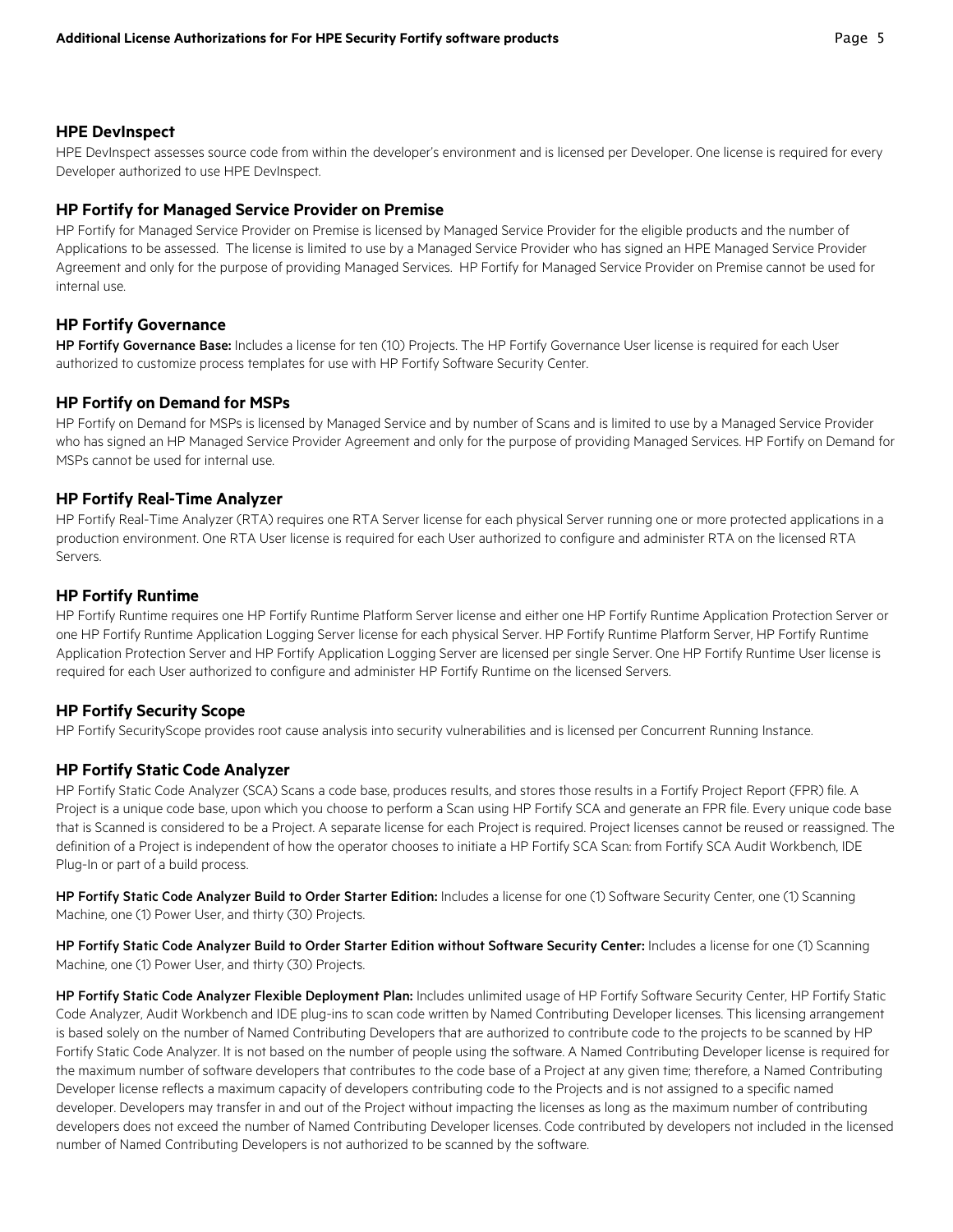HP Fortify Static Code Analyzer Lines of Code Plan: Includes Unlimited usage of HP Fortify Software Security Center, HP Fortify Static Code Analyzer, Audit Workbench and IDE plug-ins to Scan code licensed under the plan. The number of Lines of Code authorized under this plan is based on the aggregate number of lines of software source code before compilation in all Projects to be Scanned. The Lines of Code should be counted by an industry standard method for counting Lines of Code.

HP Fortify Software Security Center Server: Every individual authorized by you to use the HP Fortify Software Security Center Server for any purpose must be a licensed User through one of the following license plans: Build to Order, Flexible Deployment or Lines of Code. In the Build to Order plan, either a Regular User or a Power User license is required for any individual that uses the Server for any purpose, including but not limited to viewing results and reports, managing Projects, Scanning Projects, managing Users, or accessing the collaboration module. In the Flexible Deployment or Lines of Code plans, any individual authorized by you is able to use the HP Fortify Software Security Center server, but only for licensed Projects. HP WebInspect Enterprise, HP Fortify Governance Projects and HP Fortify Governance Users authorized to customize process templates are licensed separately and are not included by default in any of these license plans.

#### **HP Fortify Edition Suite Add-ons**

HP Fortify Add-on Applications with Dynamic Engine are licensed by Application and Dynamic Engine.

HP Fortify Add-on Applications with Static Engine are licensed by Application and Static Engine.

HP Fortify Add-on Application Packs are licensed by Application.

HP Fortify Add-on Dynamic Engine is licensed by Dynamic Engine.

HP Fortify Add-on Static Engine is licensed by Static Engine.

All the HP Fortify Add-ons referenced above require a license for one of the HP Fortify Edition Suites.

#### **HP WebInspect**

HP WebInspect Named User License: WebInspect Named User License is for use on one (1) OS Instance. There are no limits on the number of Scans performed or the number of Targets scanned.

HP WebInspect Concurrent User License: WebInspect Concurrent Users License is required for each of the end users of the Clients who concurrently access the software functionality. WebInspect Concurrent Users require the License and Infrastructure Manager Server. WebInspect Concurrent User licenses may be purchased individually and added to new or to existing AMP Base Servers. There are no limits on the number of Scans performed or the number of Targets scanned. WebInspect Concurrent User Licenses require a licensed, installed and active Instance of an HP License and Infrastructure Manager. Available AMP Concurrent User License required when connecting to the AMP Base Server.

HP WebInspect Single Scan Target License: WebInspect Single Scan Target License performs unlimited web application vulnerability Scans on a single IP address. This license is further restricted to installation on not more than five (5) logical computer systems. Available AMP Concurrent User License required when connecting to the AMP Base Server. You may request two (2) changes to the IP address in a 12 month period. HPE maintains the right to refuse the change in cases where the change of IP address is outside of normal IT operations.

HP WebInspect Security Consultant Term License: The WebInspect Term Licenses are limited to: 1) use by Security Consultants and only for the purpose of performing Web Application Vulnerability Assessments during the course of a Professional Services Engagement and 2) a single Web Application Vulnerability Assessment in the case of the one (1) month License, or a series of single Web Application Vulnerability Assessments in the case of a one (1) year License. WebInspect Term LTU is restricted to one (1) Named User for use on (1) OS Instance for a limited time period. License includes the ability to Scan premium languages.

HP WebInspect Flexible Deployment Plan License: The WebInspect Flexible Deployment Plan License enables unlimited Web Application Vulnerability Assessment Scans for a single Target. This license allows an unlimited number of logical computer systems.

#### **HP WebInspect Enterprise**

HP WebInspect Enterprise license entitles User to install one Instance of the HP WebInspect Enterprise software. Every individual authorized by you to use the HP WebInspect Enterprise software for configuring, managing, executing, auditing, reviewing or reporting on Scans must be a licensed User of HP Fortify Software Security Center Server. Users that only login to request Scans do not require a User license.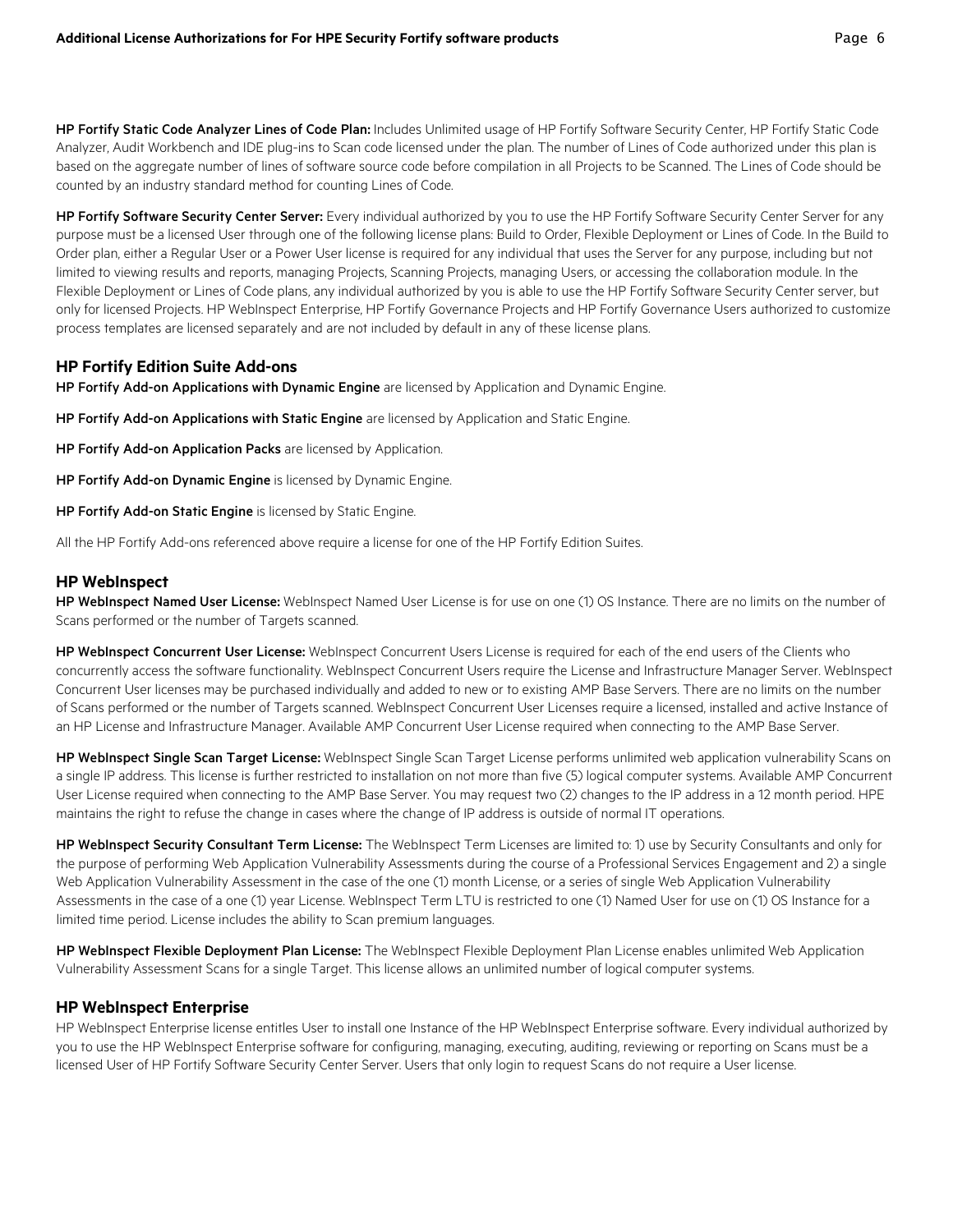HP WebInspect Enterprise Security Consultant Suite: The WebInspect Enterprise for Security Consultant Suite Term License is limited to: 1) use by Security Consultants and only for the purpose of performing Web Application Vulnerability Assessments during the course of a Professional Services Engagement and 2) a series of single Web Application Vulnerability Assessments in the case of a one (1) year License.

## **HPE Security Fortify Suite offerings**

| <b>SUITE</b>                                      | <b>OFFERING INCLUDES</b>                                                                                                                                                                                                                                                                                                                                                                                                                                                                                                                                                                                                                                |
|---------------------------------------------------|---------------------------------------------------------------------------------------------------------------------------------------------------------------------------------------------------------------------------------------------------------------------------------------------------------------------------------------------------------------------------------------------------------------------------------------------------------------------------------------------------------------------------------------------------------------------------------------------------------------------------------------------------------|
| <b>HP Fortify Express Edition</b><br><b>Suite</b> | Suites sold until April 30, 2015:<br>• 10 Applications<br>• 1 HP WebInspect Dynamic Engine<br>Suites sold as of May 1, 2015:<br>• 10 Applications<br>• 1 HP WebInspect Dynamic Engine<br>• 1 HP WebInspect Named User                                                                                                                                                                                                                                                                                                                                                                                                                                   |
| <b>HP Fortify Premium Edition</b><br>Suite        | Suites sold until April 30, 2015:<br>• 10 Applications<br>• 1 HP Fortify Static Code Analyzer Static Engine<br>• Secure Coding Plug-ins<br>• Audit Workbench<br>• HP Software Security Center<br>• Premium Languages<br>Suites sold as of May 1, 2015:<br>• 10 Applications<br>• 5 Scanning Users<br>• HP Fortify Static Code Analyzer Static Engine<br>• Secure Coding Plug-ins<br>• Audit Workbench<br>• HP Software Security Center<br>• Premium Languages                                                                                                                                                                                           |
| <b>HP Fortify Ultimate Edition</b><br>Suite       | Suites sold until April 30, 2015:<br>• 20 Applications<br>• 1 HP WebInspect Dynamic Engine<br>• 1 HP Fortify Static Code Analyzer Static Engine<br>• Secure Coding Plug-ins<br>• Audit Workbench<br>• Premium Languages<br>• HP Software Security Center<br>• HP WebInspect Enterprise<br>• HP Fortify Governance<br>Suites sold as of May 1, 2015:<br>• 10 Applications<br>• Unlimited Dynamic Applications<br>• 5 Scanning Users<br>• HP Fortify Static Code Analyzer Static Engine<br>• Secure Coding Plug-ins<br>• Audit Workbench<br>• Premium Languages<br>• HP Software Security Center<br>• HP WebInspect Enterprise<br>• HP Fortify Governance |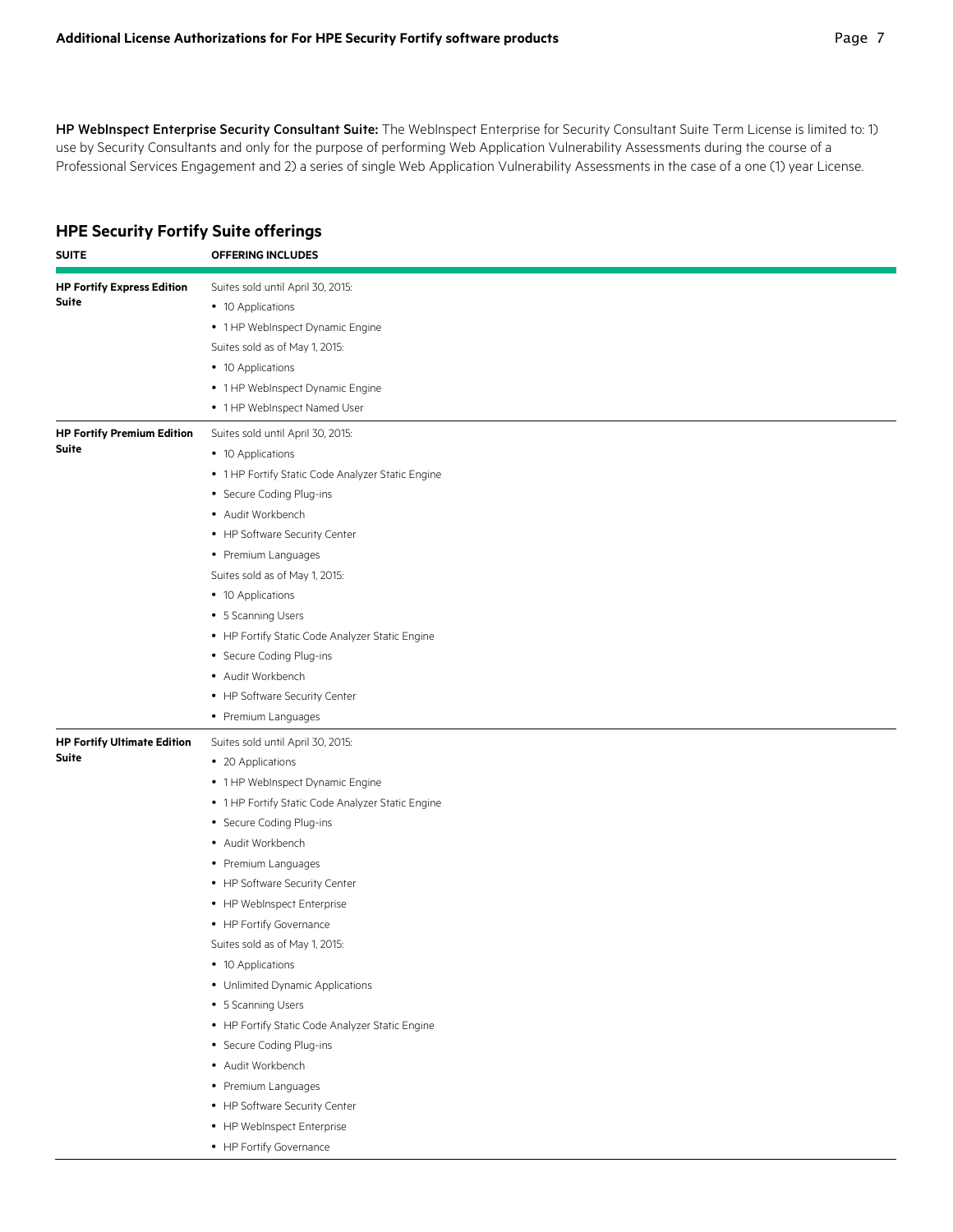| <b>SUITE</b>                      | <b>OFFERING INCLUDES</b>                                                                           |
|-----------------------------------|----------------------------------------------------------------------------------------------------|
| <b>HP Fortify Runtime Suite</b>   | • 1 HP Fortify Runtime Platform Server                                                             |
|                                   | • 1 HP Fortify Runtime Application Protection Server                                               |
|                                   | • 1 HP Fortify Runtime Application Logging Server                                                  |
|                                   | • 1 HP Fortify Runtime User                                                                        |
| <b>HP Software Security</b>       | • 1 HP Software Security Center Build to Order Server                                              |
| <b>Center Starter Edition</b>     | • 1 HP Software Security Center Build to Order Power User                                          |
|                                   | • 1 HP Fortify Static Code Analyzer Scanning Machine                                               |
|                                   | • 30 HP Fortify Static Code Analyzer Projects                                                      |
| <b>HP Software Security</b>       | • 1 HP Software Security Center Build to Order Power User                                          |
| <b>Center Starter Edition w/o</b> | • 1 HP Fortify Static Code Analyzer Scanning Machine                                               |
| <b>SSC Server</b>                 | • 30 HP Fortify Static Code Analyzer Projects                                                      |
| <b>HP WebInspect Enterprise</b>   | • 1 HP Software Security Center Build to Order Server                                              |
| <b>Build to Order Starter</b>     | • 1 HP WebInspect Enterprise Build to Order OS Instance                                            |
| <b>Edition Suite</b>              | • 1 HP WebInspect Enterprise Sensor                                                                |
|                                   | • 1 HP WebInspect Named User                                                                       |
|                                   | • 5 HP Software Security Center Build to Order Regular Users                                       |
| <b>HP WebInspect Enterprise</b>   | • 1 HP Software Security Center Server Instance                                                    |
| <b>Security Consultant Suite</b>  | • 1 HP WebInspect Enterprise Server Instance                                                       |
|                                   | • 1 HP WebInspect Enterprise Sensor                                                                |
|                                   | • 1 HP WebInpect Security Consultant Named User (Desktop but can push to Software Security Center) |
|                                   | • 5 HP Software Security Center Regular Users                                                      |
|                                   | • Unlimited Scans                                                                                  |
|                                   | • 30 Projects                                                                                      |
|                                   |                                                                                                    |